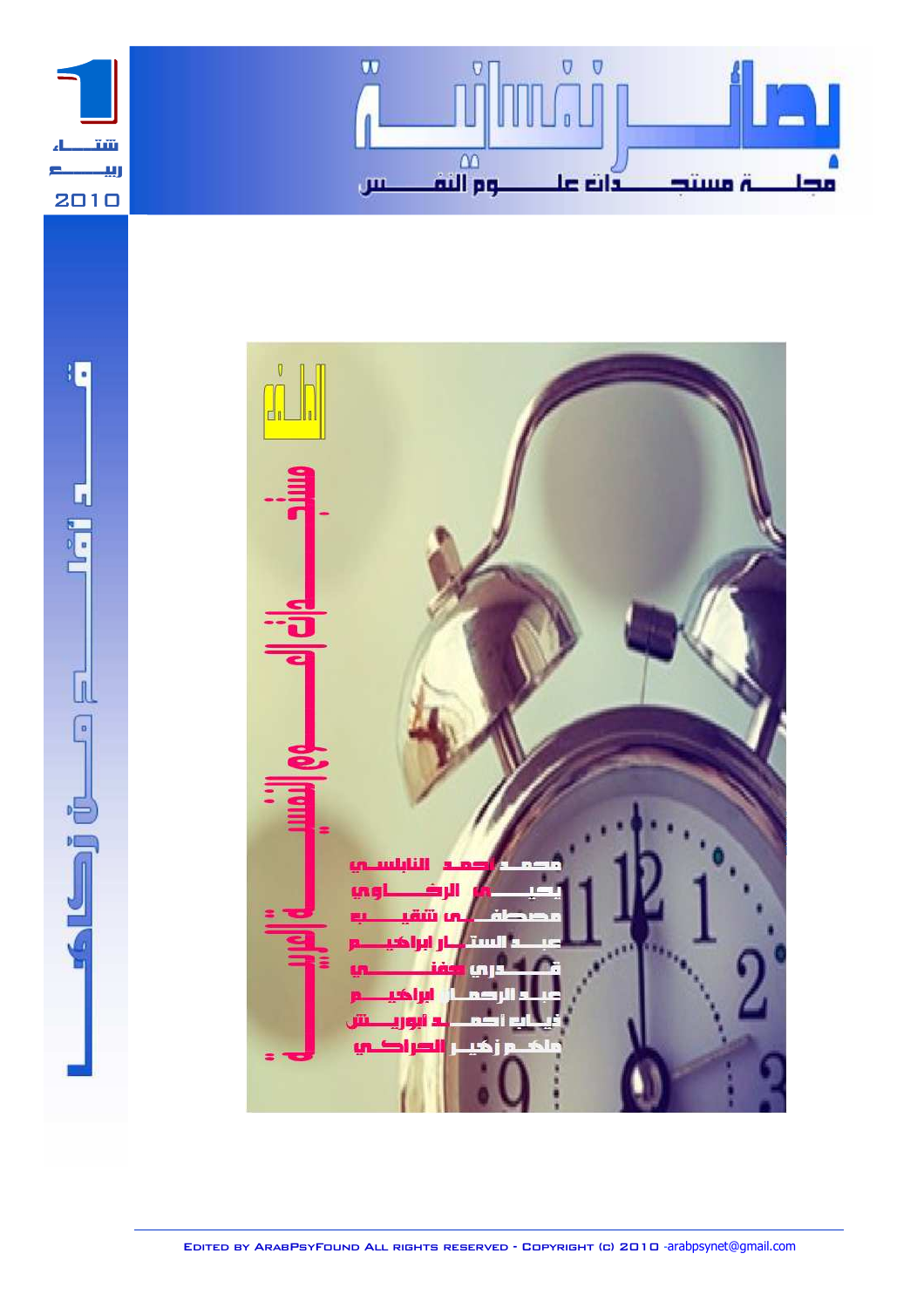

بمائـــــــــر نفسانيــــــــــــة .<br>مجالسة مستجدات علـــــــــوم النقــــــــــس أتعصم أقعلين أسطات



| <b>SUbscription For Arabpsynet SERVICES PACK</b>                                                                                                     |                                                                                                                                                                                                                           |  |  |
|------------------------------------------------------------------------------------------------------------------------------------------------------|---------------------------------------------------------------------------------------------------------------------------------------------------------------------------------------------------------------------------|--|--|
| REGISTRATION FOR 2010                                                                                                                                | إشتراكــات سنــــة □ 1 □ 2                                                                                                                                                                                                |  |  |
| Psychiatrists & Psychologists                                                                                                                        | خاص بالأطباء وأساتحق علو النغس                                                                                                                                                                                            |  |  |
| After Send CV                                                                                                                                        | إرسال السيرة الخاتية                                                                                                                                                                                                      |  |  |
| Via Cy Form                                                                                                                                          | حسب النموذج التالي                                                                                                                                                                                                        |  |  |
| www.arabpsynet.com/cv/cv.htm                                                                                                                         | www.arabpsynet.com/cv/cv.htm                                                                                                                                                                                              |  |  |
|                                                                                                                                                      |                                                                                                                                                                                                                           |  |  |
|                                                                                                                                                      | تقـدم الـشبكة خدمـاتها) سنة 2010 (لأحصائـيي و طلبة الـعلوم الـنفسية و الإنـسانـية  دون مـعلوم صـالي.<br>يتم الإشتراك بعد ارسال السيرة العلمية و ملخصات الأبحاث و الأطروحة و المنشورات العلمية من خلال<br>النماذج التالية: |  |  |
| www.arabpsynet.com\cv\CV.HTM<br>www.arabpsynet.com\paper\PapForm.htm<br>www.arabpsynet.com\these\ThesForm.htm<br>www.arabpsynet.com\book\booForm.htm |                                                                                                                                                                                                                           |  |  |
|                                                                                                                                                      | تعتمد الشبكة مستقبلا لتنمية مواردها و لمواصلة أداء رسالتها إلى الدعوة لتفعيل وسائل  الدعم التالية:<br><b>دعـم "الوقـف للعلــم"</b> لـحساب شبكة العلوم النفسية العربية                                                     |  |  |
| <b>دعـم الجهات التي تعـرّف الشبكـة بخدمـاتها:</b> مشـافي الطب النفسي، أنشطة علمية خاضعة                                                              | لمعلوم تسجيل ( مؤتمرات، ورش العمل، ندوات تكوينية) وطلبات التوظيف،                                                                                                                                                         |  |  |
|                                                                                                                                                      | دعـم الأفـراد والهنئـات والمؤسسـات                                                                                                                                                                                        |  |  |
|                                                                                                                                                      | الإعسلان بما توافستق وخسلط الشبكسة واستقلاليتها                                                                                                                                                                           |  |  |
| تتلقى الشبكــــة عــــروض الدعم على بريدها الإلكتروني: arabpsynet@gmail.com                                                                          |                                                                                                                                                                                                                           |  |  |
| <b>JOURNAL CORRESPONDENCE</b>                                                                                                                        | مراســـــــــــات المجـلــــــــة                                                                                                                                                                                         |  |  |
| E.MAIL: arabpsynet@gmail.com                                                                                                                         |                                                                                                                                                                                                                           |  |  |
| بريــد ورقـــــــو. :<br><b>P.MAIL:</b>                                                                                                              |                                                                                                                                                                                                                           |  |  |
| Doctor Jamel TURKY                                                                                                                                   | " الدكتور جمال التركي "                                                                                                                                                                                                   |  |  |
| 28 Habib Maazoun Street                                                                                                                              | 28 نهج الحبيب المعزون                                                                                                                                                                                                     |  |  |
| TAPARURA Building Block "B" Nº3                                                                                                                      | عمارة تبرورة مدرج ب عدد 3                                                                                                                                                                                                 |  |  |
| 3000 SFAX - TUNISIA                                                                                                                                  | 3000 صفاقس - تونس                                                                                                                                                                                                         |  |  |

بصائـــــــــــــــــــــة:العــدد 1 شتــــــــــاء & مريــــــــع 2010

BASSAAER NAFSSANIA: N°1 WINTER & Spring 2010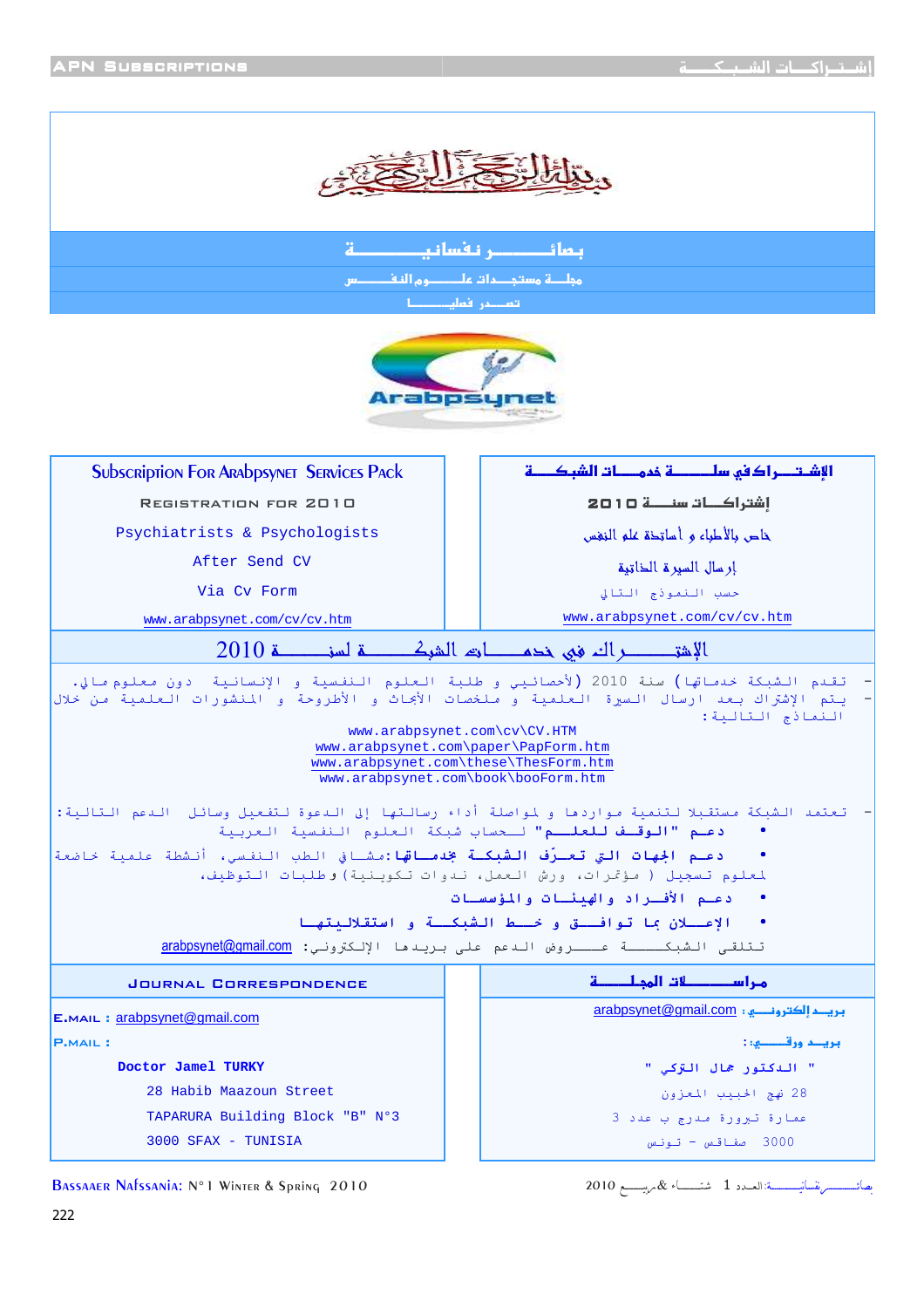

إصطر مؤسسة العلموم النغسية العربيسة – تونسسس

يصائىسىسىرىقىسانيىسىسىة: العبدد 1 شتيسساء & مريسسىم 2010

BASSAAER NAFSSANIA: N°1 WINTER & Spring 2010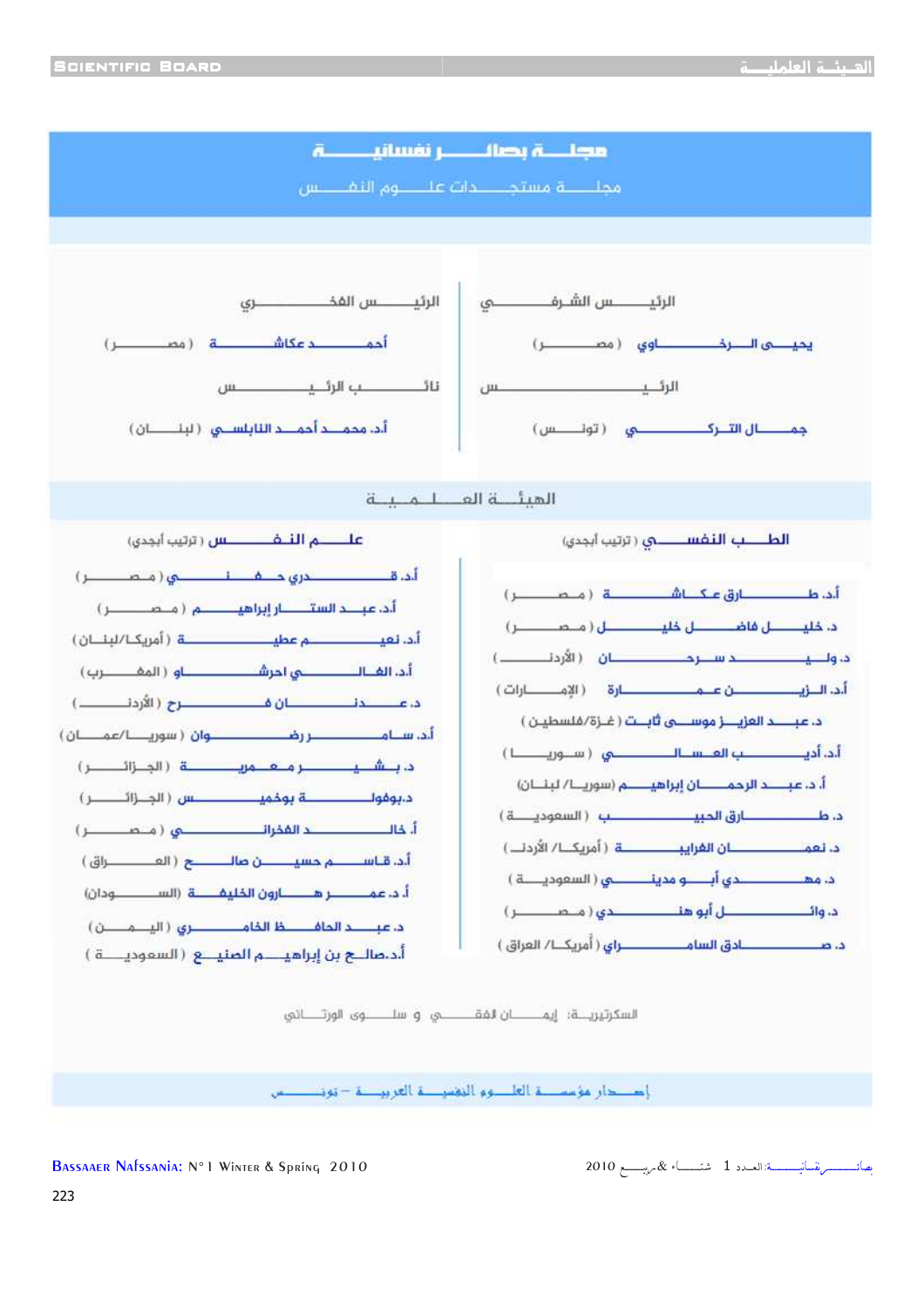| 226 | الافتتا مكسكسكة                                                                             |
|-----|---------------------------------------------------------------------------------------------|
|     | محمـــــــم أحمــــــــم النا بـلســــــــــــو                                             |
| 226 | موحد السيكولوجي السيكولوجي والسيكولوجي المستحل المستنس                                      |
| 229 |                                                                                             |
| 230 | قصصصراءات نفسيصصمة فصو مستجددتك عربيصصمة                                                    |
|     | محب المستحقين الرخص المستحققه                                                               |
| 230 |                                                                                             |
|     | معطف كمستحص شقب كمستحصب                                                                     |
| 231 |                                                                                             |
| 232 | لعب والمستحسسة الكووو المستحسس قرالله واللعام والمستحصر بالأوط والمستحسسان                  |
| 232 | البرنا وحسيصي الوطن حسي للعم حصية النفسي حسينة بالمفصيصين                                   |
|     | عبــــــــم الستــــــــــار ابـرا فيــــــــــــم                                          |
| 233 |                                                                                             |
|     |                                                                                             |
| 235 |                                                                                             |
| 236 |                                                                                             |
| 237 |                                                                                             |
| 238 |                                                                                             |
| 239 |                                                                                             |
| 240 | العامـــــــــــة و تعـــــــــــــــار فر الأوتمـــــــــــــادات الدينيـــــــــــــــــة |
| 240 |                                                                                             |
| 241 |                                                                                             |
| 242 |                                                                                             |
| 243 | فريغـــــــــــــــة التســــــــــــــاؤل عـــــــــن الأسبـــــــــــــــــــــــــ       |
| 244 |                                                                                             |
| 244 | <u>ة المستنسل تأكل المستنسخة العلبة المستنسخة الوسط المستنسخة المعرب المستنسخة؟</u>         |
|     | عبـــــــــم الرحمــــــان ابـراهبـــــــــم                                                |
| 245 | الغف مستحسب والعم المستحقة النفسي مستحقة والمسدين مستحقيقة                                  |
|     | ذيــــــــاب أحمــــــــــد أبـوريــــــــــش                                               |
| 246 | كتـــــــــــــــب فـــــــــــــــــ و التوجيـــــــــــــه والإر شـــــــــــــــــــــاء |
|     | ملمــــــــم ز ويــــــــــر المراكـــــــــو                                               |

|--|--|



אوמא...%?و א **247**

Z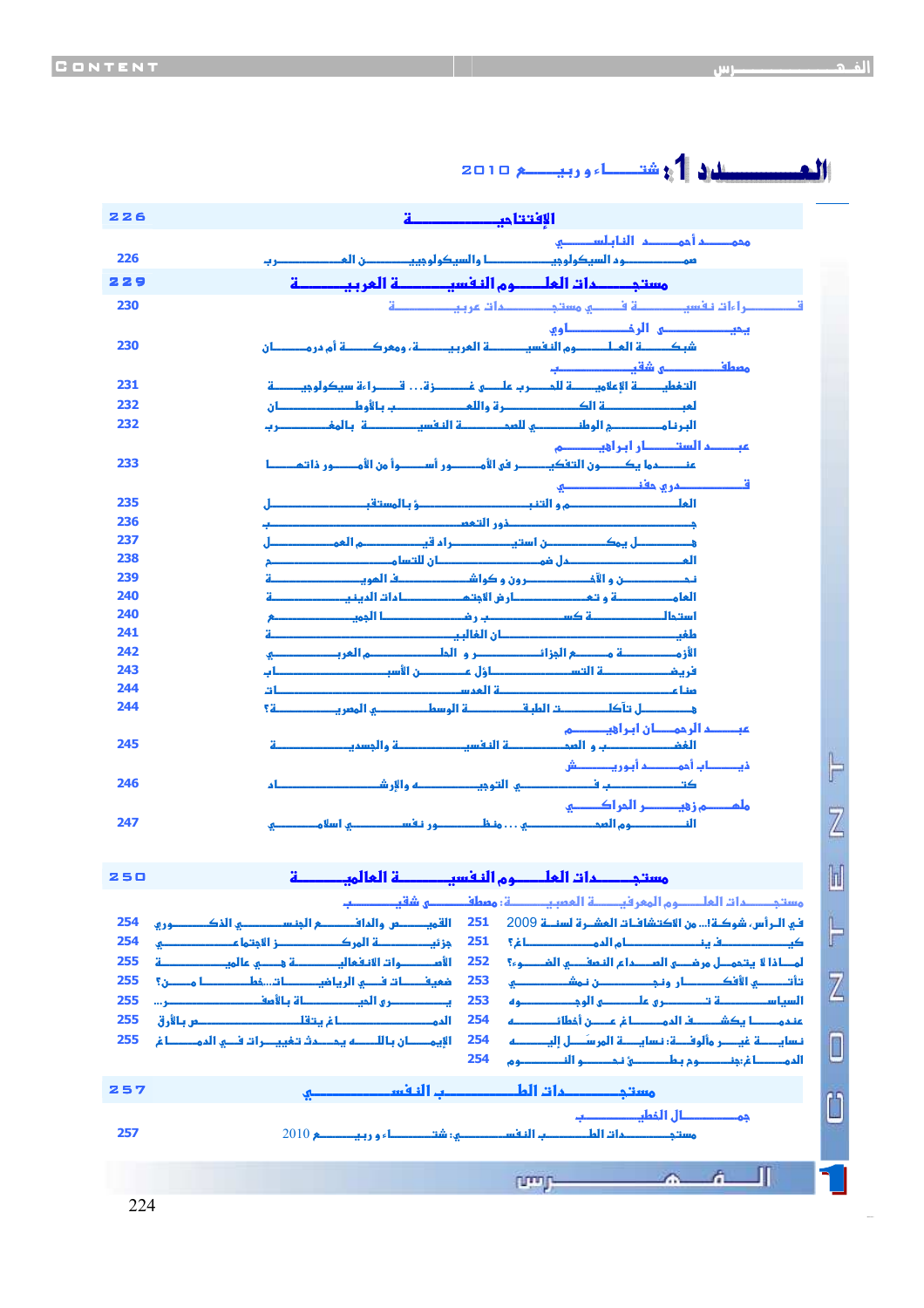حصيل الدي شتر صلى 10 و روبي جي ص 2010. מ /Honoring <sup>280</sup> الأستــــــاذ المكتــــــور أموــــــم كاشــــــة : وائـــــزة المولـــــــة التقمير يــــــة للعلـــــــوم ال<mark>طب</mark>يــــــة البر وفســـــور فاخـــــــــر عاقــــــــــــل: سيــــــــــرة عالـــــــــــــم . . . و مسيـــــــــــرة مفكـــــــــــــر %وא א
/Interviews 293 د.لא 4>-#א? מ... **293** 298 Association / Automatic Association د+'و ?ط1א **298** אدא א
%د-9 <sup>299</sup> **<sup>300</sup>** Books Review / 1-مح أحف OــــــــــA  **300** אس:'زوאجوزو
و'و ' B - \$ــــــــA d-ـــة - وليــــد يوســـف سرحـــــان ن  **306** א-%א-و **308** אطل نא5 6 وאد - - اe-ـــــــ' أ1;ـــــــ-دو אد سو? -אذ:ندאطل - f\$ـ 8ـ، Bـ ا دود 1وش **310 <sup>312</sup>**Journals Review / -مح ا دے א9A-א-א-– م 20 ا%د 79 **312** – م 20 ا%د 01 **315** د א - א 
א/- List Mailing 322 حوم النفسي  د א 
- **322** عة العربيــــــــــة אط / Appreciations 339 אط
'ط>אونو'ذ6 מאس **339** مۇتـمـــــرات نف<mark>سيــــــــة/ Psy Congress #</mark> 342  $\mathbb{F}$ א( אوطא5ولط1א–ا
% د=ــــــ **343** ( 'ط>دقא#א א@– ر=ــــــــ- **345**  $\overline{Z}$ א( א#-א --#2 – (ــــــــــ1 **346** "אدد جאطلא" – ا0eـــــــ1ب **349 351** אA<א# %ول "Y
א#ل@ذو+א"-" – ر=ــــــــ-دو 6א# ج1#وאد א – ا\*رد ــــــــ **352**  $\mathbb{H}$ المؤتمـــــــــر الدولـــــــــــــــو التالية المسي<mark>ح والتاريخ الشريط والإبـــــــدام –</mark> الأردن ــــــــــــــــ<br>وهي المسيح المسيح المسيح المسيح التي تاريخ المسيح المسيح المسيح المسيح المسيح المسيح المسيح المسيح المسيح ا ŀ א#מوא5ز
א# 6"– (ــــــــــ1 **356** א( א"א@#מאس – (ــــــــــ1 **358** א5מא# 6ط1אאوو:و،-وس – ـــــــــb **361** Z א%A-אد א-א-9 מא א:A- – ـــــــــb **363** אA/אدوא9Uط1א- – اh\ا)ـــــــ1 **<sup>365</sup>** ا**لمؤتمــــر العالمـــــــي الخامـــــــس للجمعيــــة الموليــــة ال<mark>حال العراقيـــة - الإمـــــــــــــــــــ</mark>ا ر<br>الم<b>ؤتمـــــر العالمـــــــي الخامــــــــس للجمعيــــة الموليـــة الملبـــيــة العراقيـــة - الإمــــــــ** 0 زط Mאط:אدو א
אد -–ا
% د=ــــــ **<sup>367</sup>** אدو א
אد - ز 7ط1א – (ــــــــــ1 **<sup>370</sup>** ا<mark>لأيــــــــام الوطنيــــــــــة الثارنــــــــــــــــــة للطــــــــب النفســــــام (- تــو نـــــــــــــــــس</mark> <mark>دور المـرأة فـي بنـــاء المجتمــــــم والدولــــة − المؤتمـر العلمـــي المولــــي الأول − ⊥الـمـــــــــــــــر اق</mark>

 $\sim$ 

rumn-

Л

 $\mathcal{L}$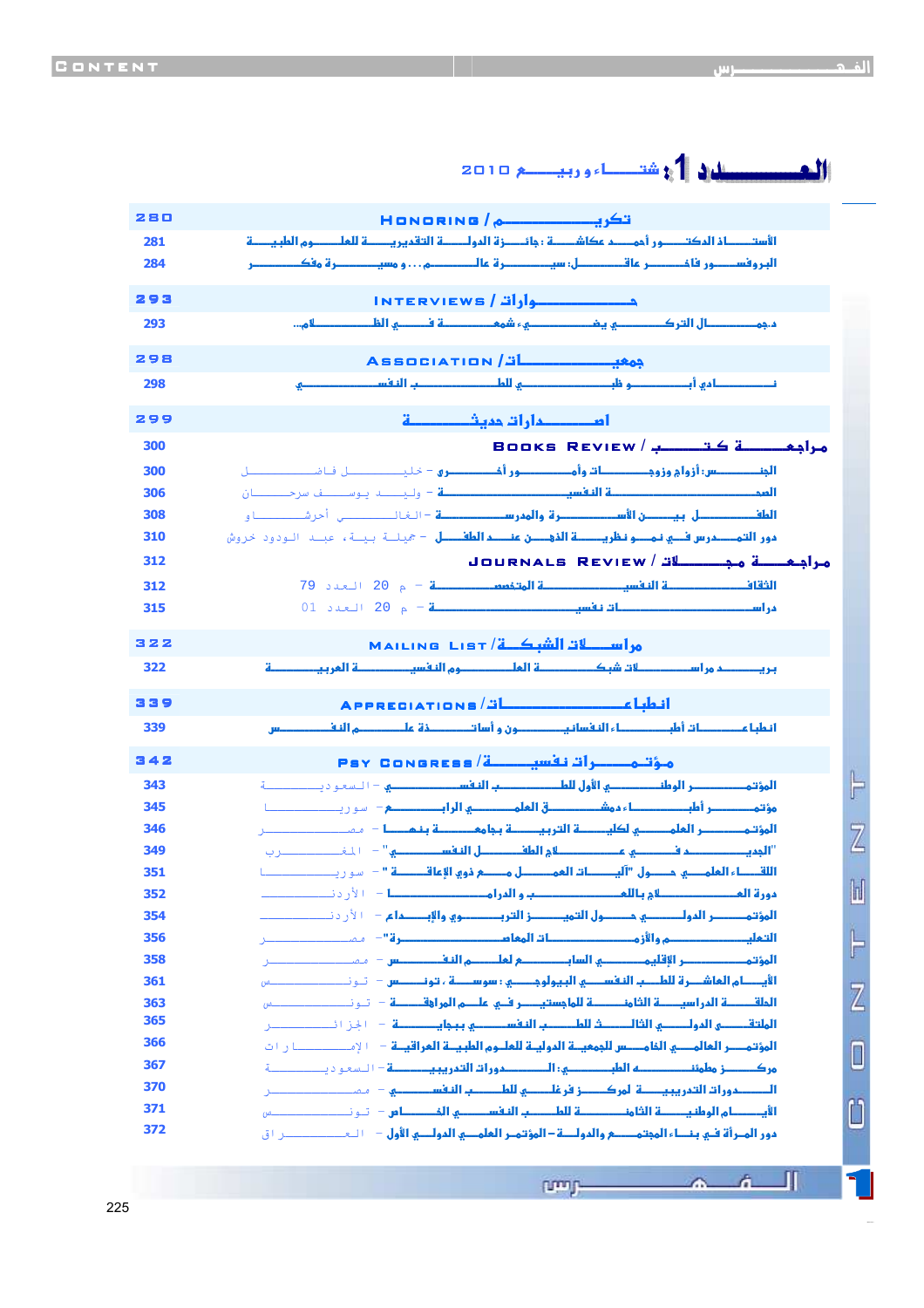| $*$ and $*$                                 |                                                                        |
|---------------------------------------------|------------------------------------------------------------------------|
|                                             |                                                                        |
|                                             | رئيــــس مركــــز الدراســــات النفسيــــة و النفسيــــة الجسديــــــة |
|                                             | رئيصس تحريصر مجلصة الثقاف ق النفسية الهتخمم ق                          |
|                                             | نائب رئيسس بوابسة شبكتة العلموم النفسيدة العربيطة                      |
| ; nabulsy@cyberia.net.lb ceps50@hotmail.com |                                                                        |

فاجأتني واحدة من الجامعات العربية المعروفة بإرسال طلب تقييم بحوث أحد أساتنتنا المنشور على شبكة العلوم النفسية العربية ، وهذا في رأيي قرار شجاع وحكيم في آن. فجامعاتنا باتت في أمس الحاجة للجرأة على تخطي الشكليات، حيث لا ضرورة لطباعة مقالات الشبكة ورقيا حتى يتم اعتمادها، فالنشر على شبكة الانترنت ليس نقصا، بل ربما كان وسيلة انـتشار وتـوثـيق وتـعميم لـلفـائـدة أفـضل كـثيرا مـن الـنشر الـورقـى الـتقـلـيدي.

#### أن تكسون جامعاتنـــــــــــا مشار كــــة فـــــى الشبكــــــــــــة

من ورقة لمؤسس الشبكة العربية للعلوم النفسية **الأستاذ الدكتور جمال التزكي** نقطف قوله "ونحن على عتبة الأُلفية الـثالـثة أصبح لـزاما على **اختصاصي**ي الـعلوم النفسية في العالم العربي ولوج عالم اللغة الرقمية والإنترنت، وتطويع أدواتها وبرجمياتها لخدمة هذا الاختصاص، ولا ع**ذر لنا في تخلفنا عن اللحاق بثورة** المعلوماتية. في هذا الإطار يدخل سعيى تأسيس "مشروع **شبكة العلوم النفسية العربية"** على الويب، كتجسيد لطموحات وأهداف تتمثل أساسا في إعداد: دليل العناوين الإلكترونية لأخصائي العلوم النفسية، دليل السير العلمية للأطباء والاخصائيين النفسانيين، دليل الجمعيات النفسية العربية، دليل الجلات والدوريات العربية النفسية، دليل المكتبة النفسية العربية، بـنك الأبحاث الطب الـنفسية و الـعلمية الأكـاديمية والجامعية، دليل المؤتمرات النفسية العربية العالمية، .<br>صفحة المعجم الشبكي للعلوم النفسية، دليل *م*راكز الاستشفاء الطبنفسية العربية، دليل الوظائف النفسية العربية، ودليل النشر الإلكتروني النفسى العربي، إضافة إلى صفحة الاختبارات النفسية العربية".

ألا يستحق مشروع بهذه الضخامة ، وبحجم تصميم وإرادة وتضحية مؤسسه والمتعاونين معه لأن تكون جامعاتنا العربية مشاركة فيه وداعمة له لا مجرد معتمدة لبحوث تنشر على شبكته؟ وهو ما سنسعى لتشجيعه بتعريف الجامعات على هذه الشبكة وفعالية جهودها في عرض لإنجازاتها **بقل**م مؤسسها في العدد القادم من مجلة " الثقافة النفسية المتخصصة" 

المفاجأة المشار لها أعلاه نضخمها نجربننا واطلاعنا على بعض الوقائع المحيطة للاختصاص ومتخصصيه. ومنها الانتقادات التي طالما

سمعتها لزميل عزيز يعتبر مؤسس علم النفس السياسي في الوطن العربي، ومنها سؤال حول كتابات الزميل من أحد كبار المسؤولين العرب وفيه: ما هو دخل السيكولوجيا بالسياسة؟

أ**ول الجواب:** أن غالبية رؤساء المخابر ات الأمير كية ممن كتبو ا مذكراتهم حول خضوعهم لاختبار نفسى ( رورزشاخ تحديدا) ضمن اختبارات قبولهم في المخابرات. وبعدها الإعلان عن إنشاء أجهزة مخابراتية عديدة لشعب سيكولوجية خاصة لدراسات شخصيات المسؤولين الهامين، ومعها شعب لمتابعة مقابلاتهم وخطبهم، ودراسة حركات جسدهم، وتعابيرهم، ونقلصات وجوههم

ولعل من أسباب المفاجأة ما واجهته شخصيا عندما دعوت باسم مركز الدراسات النفسية والنفسية الجسدية لمؤتمر بعنوان " نحو علم نفس عربي" العام 1992. ويومها جاءت الانتقادات من زملاء متخصصين تجاوزا موضوعية الاختصاص إلى فوبيا حقيقية من عنوان المؤتمر، ومن كلمة عربي تحديدًا. وهي فوبيا منتشرة في لبنان خصوصا، كما في دول عربية أخرى.

هذه الفوبيا هي التي نقلت المؤتمر إلى السياسة، أما هدف المؤتمر في حد ذاته فكان دعوة لتطبيق مبادئ علم النفس عبر الحضارى القائلة باختلاف أنماط النشاط الإنساني باختلاف الثقافات، ما يقتضبي تعديل تطبيقات السيكولوجيا، والعلوم الإنسانية عامة، كي تصبح صالحة للاعتماد في الثقافة المستهدفة، وهي العربية في حالتنا.

أما عن التجارب العملية التي تشكل مفاجآت إيجابية إضافية، فمن أمثلتها البحث الأجنبي المنشور في العدد 82 من الثقافة النفسية المتخصصة، ويتعلق باستخدام الاختبار ات السبكومنز ية لانتقاء ضباط الشر طة في الإمار ات.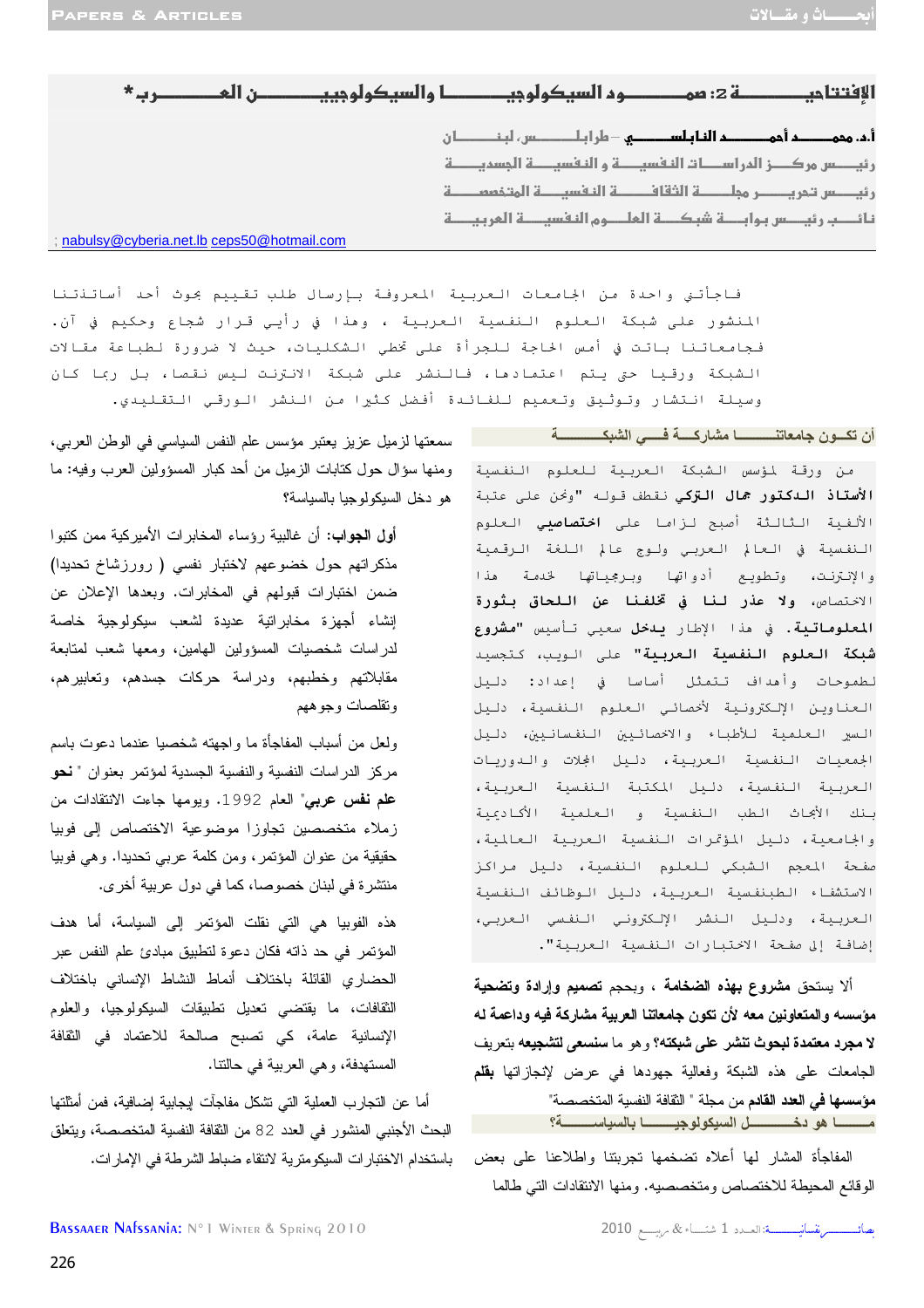وهو بحث يكتسب أهمية إضافية بعد نجاحات الشرطة الإماراتية بالكشف عن كافة الجرائم المنظمة على أرضها، من عملية سرقة الماس لغاية اغتيال المبحوح، حيث الحرج الدبلوماسي الذي تبع عملية اغتيال محمود المبحوح، أحد كبار مسئولي حركة حماس في دبي، كان واضحا على المستوى العالمي. ولكن ربما كان ذلك الحرج هو قمة جبل الجليد، فالكشف عن 27 عميلا خفيا من عملاء أحد أكثر أجهزة الاستخبارات سرية و" حرقهم" بهذه الصورة التي تمنع استخدامهم في المستقبل، كان أحد أكبر الضربات التي تلقاها الموساد في تاريخه، وتكاد ترقى لأن تكون أكبر عملية " اغتيال مهني" يتعرض لها الموساد .

وبالانتقال إلى التجارب العملية السلبية، نذكر تجربة تضخيم الحدث، وتوظيف الاختصاص لتحويل الحدث ، وتوظيف الاختصاص لتحويل الحدث من حدث سياسي إلى كارثة عامة، وفي واحدة من هذه التوظيفات السيئة للاختصاص، قامت إحدى الفضائيات بتخصيص برنامج يومي يستضيف طبيبا نفسيا لتلقي اتصالات هاتفي من الأشخاص الذين رأوا في الحدث كارثة تستدعي تفجير الانفعلات السلبية. ونحن متفقون أن هؤلاء المتصلين هم من فئة المنتحرين لدى وفاة المطربين ولا يتجاوزونهم .

بينما تنص بروتوكولات تصرف الاختصاص تجاه الكارثة على مساعدته في عملية تقنين انفعالات الجمهور للمساعدة على حماية من ارتكاب ردود فعل عشوائية تلحق الضرر به وبمحيطه . **أ1ـــــــــــــ3 2"ــــــــــد #+ـــــــــ6 ا45ـــــــت** 

بعد هذه المفاجآت، بسلبها وإيجابها، يحق لنا السؤال عن خلفية صمود الاختصاصيين النفسانيين العرب في هذه الأجواء غير المتفهمة للاختصاص، ولفعاليته وقدرته على تقديم الحلول لمشاكل المجتمع ومعاناة أفراده، وحتى حماية المجتمع من أعدائه. ذلك أن استمرار السيكولوجيين العرب بالعمل في هذه الأجواء، وضمن هذه الشروط، يعتبر صمودا أشبه بالصمود على الجبهات .

يأتي **التدريس** في مقدمة عوامل الصمود السيكولوجي العربي، حيث ميؤ ن التدريس للاختصاصي وسيلة لنشر معرفته وتجربته وآرائه الاختصاصية، ومناحي نظرته للاختصاص، ولمشاكل المجتمع، إضافة إلى إعطاء التدريس صفة ومهنة ومصدر دخل للاختصاصي

لكن **التدريس يصبح مشكلة ومصدر تعويق إذا كان النشاط الوحيد المتاح أمام الاختصاصي**، وهو الواقع المؤسف في غالبية الحالات، لأنه يتسبب غالبا بفقدان الدافعية لدى الاختصاصيين، وانطوائهم على مهنة التدريس واجوائها .

أما **العيادة النفسية** فتأتي في الترتيب الثاني بعد التدريس، وهي تقدم للاختصاصي فرصة المارسة العملية لمعارفه السيكولوجية. كما تقدم له كافة الإسهام بتوظيف الاختصاص في خدمة المجتمع على صعيد أفراده وعائلاته، وفي إرشادهم. وكنا قد تحدثنا تفصيلا عن العقبات المتعرضة للعيادة النفسية العربية في بحثنا المعنون: " واقع الطب النفسي في العالم العربي ".

بصائعة مستسر تفسانيسسسسة: العسدد 1 شتساء & مريسسع 2010

 http://drnaboulsi.com/moutamarat/moutamarat10.html **اــــــــ : ا\$ـــــــــ ا #"ــــــــ ا"!ـــــــــح #!ا%ــــــــــ** 

هكذا، وبسبب قيود الممارسة السيكولوجية ومحدوديتها، فإن واحدة من أهم سبل تقديم الدعم لصمود السيكولوجيين العرب هي وسيلة تأمين قنوات التواصل وتبادل الآراء وهموم الاختصاص في ما بينهم، بما نعتبره فرصة لتبادل الخبرات، وإنضاج تجارب السيكولوجيين العرب .

وإذا كانت شبكة الإنترنت ومشروع زميلنا البروفسور التركي هي الحل العملي المتاح والمضمون لهذا التواصل، فإن فرص اللقاءات الشخصية عبر الندوات والمؤتمرات تحتفظ بأهميتها وفائدتها .

مما تقدم، نرجو أن نكون قد وفقنا في عرضنا لأهمية "شبكة العلوم النفسية العربية "، **رغم إيثارنا متابعتها عن بعد** باعتبارها تجربة مختلفة نوعيا عن تجربتنا في مركز الدراسات النفسية والنفسية الجسدية، ورغم تطابق التجربتين ومشاكلهما المتعرضة .

من مشاكـــــــــــل المشاريــــــــــــــــع الأكادميـــــــــــــة النفسيـــــــــــة

ولعل **التمويل** أول هذه المشاكل، إذ إن مراكز البحث العلمي والنشر العلمي ليست بالمشاريع الناجحة تجاريا، كون خسارتها مؤكدة مسبقا. وعندما يتعلق الموضوع بالسيكولوجيا في العالم العربي، فإن مصادر التمويل محدودة ومفخخة، بحيث ينطوي كل مصدر على مضاعفات غير حميدة. ومع غياب مخصصات الدول العربية للبحث العلمي، أو صعوبات الحصول عليها، فإن التمويل الشخصي يبقى الخيار الوحيد المتاح، وهو خيار يتطلب تضحيات، ويدمغ التجربة بالطابع الفردي .

بعد التمويل، تأتي متفرعات البحث لتحقيق ما وصفه الزميل التركي بالطموحات، ومنها توثيق دليل السيكولوجيا العربية بأقسامه المختلفة. وهنا تبرز معوقات الانخراط في روتين الممارسة اليومية وتراكم الاحباطات المهنية. إضافة لسلبية مكتسبة من الشعور بعدم القدرة على التغيير، أو حتى التطوير. مشاكــل دعــم مستويــــات اللياقــــة النفسيــــــــــــة والاجتماعيـــــــــــة

وختاما، نلخص القضية التي نطرحها بطرح المشاكل التي تواجه مساهمة الاختصاص في دعم مستويات اللياقة النفسية والاجتماعية في مجتمعنا العربي وهي :

1- **غياب مخصصات البحث العلمي**، أو فقرما، في حال وجودها

2- **غياب التنسيق العلمي** بين الجامعات ومراكز البحث العربية في الجالات المشتركة

3- رفض خدمات الا*خ*تصاص من قبل المؤسسات **الرسمية،** بـدءا من دائرة القرار، ولـغايـة المصانـع. .<br>4- ع**دم تبادل التجارب العلمية السيكولوجية** بين اللدول العربية، كمثل تجربة انتقاء ضباط الشرطة في الإمارات، وهي موضوع البحث المنشور في هذا العدد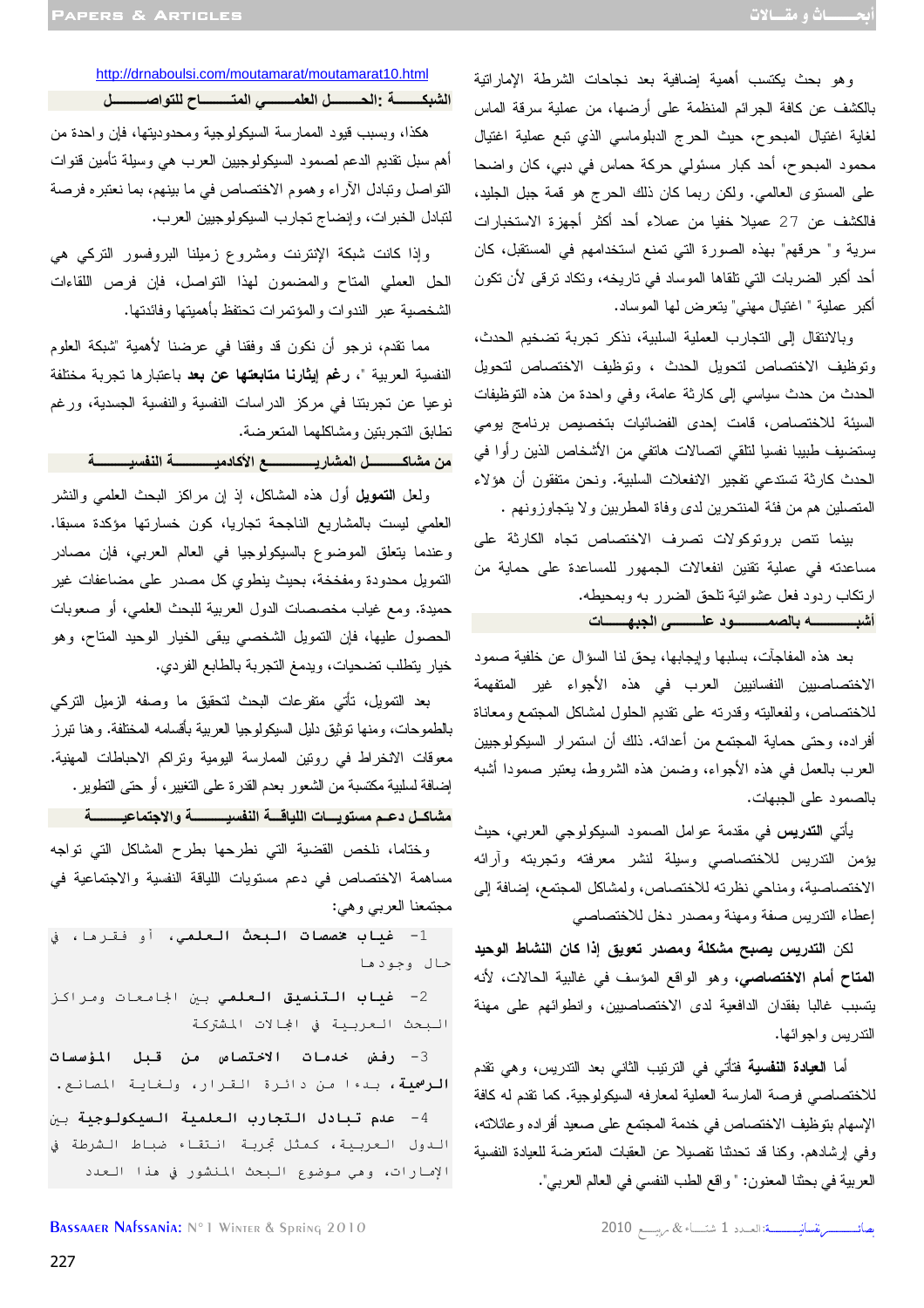لا تراعى الفوارق الثقافية

<u> Terminal de la construcción de la construcción de la construcción de la construcción de la construcción de la</u>

مسيئة للمجتمع العربي

وكلها مواضيع سبقت إثارتها في مجلة الثقافة النفسية المتخصصة، وهي موجودة على الشبكة، ونعيد طرحها مجتمعة كقضية حيوية لهذا العدد، على أمل تحريك النقاش حولها .

\* الثقافة النفسية المتخصصة العدد 82 الجلد الواحد و العشرون- نيسان/ أبريل 2010

## **Arabpsynet Psychiatrists**

|                                                             |                                                                                                                                                                                                                                               | <b><i><u>Partick Line</u></i></b>                   |  |  |
|-------------------------------------------------------------|-----------------------------------------------------------------------------------------------------------------------------------------------------------------------------------------------------------------------------------------------|-----------------------------------------------------|--|--|
| next has seal for a<br><b>Arald'syNet</b>                   | $-$ and $\frac{1}{2}$ and $\frac{1}{2}$                                                                                                                                                                                                       |                                                     |  |  |
| <b>Contracts I a Act I count most master</b><br>Proclaiming | the actual and continued to the first continued in the set<br>Obert Chemic (7) Start Round<br>and it was a little to the control of the state<br>man 1, Han 1, Hour 1, Hann 1, Hann 1, Hann<br>Room F. Roll, Litted J. Howe, J. Hot, J. Shiel |                                                     |  |  |
|                                                             | <b>All And Arena</b><br><b>Contractor</b>                                                                                                                                                                                                     |                                                     |  |  |
|                                                             | <b>Lower</b><br>$-10$                                                                                                                                                                                                                         | <b>CONTRACTOR</b><br><b>Johnson Area</b>            |  |  |
|                                                             | <b>Cash</b><br><b>IRAN</b><br>Tak<br>134                                                                                                                                                                                                      | of the subscribed and con-<br>died and states with  |  |  |
|                                                             | 24<br>w<br>$-44$<br>28<br>Could<br>,,                                                                                                                                                                                                         | An service<br>أددهاء الامن<br><b>Bar Calculat</b>   |  |  |
|                                                             | $\overline{a}$<br>12<br>198<br><b>BOW</b><br>                                                                                                                                                                                                 | أداعه أفرير ولم الأولا<br><b>Charles Collection</b> |  |  |
|                                                             | 184<br>ar at<br>6 lui<br>m<br>w                                                                                                                                                                                                               | deliations and<br>Hickory of all                    |  |  |
|                                                             | لمانة<br>$-14$<br><br>tion)<br>w                                                                                                                                                                                                              | <b>District Colors Color</b><br><b>SAN AVILL</b>    |  |  |

Arabic Edition http://www.arabpsynet.com/HomePage/Psy-Ists.Ar.asp English Edition http://www.arabpsynet.com/HomePage/Psy-Ists.asp French Edition http://www.arabpsynet.com/HomePage/Psy-Ists.Fr.asp

# **Arabpsynet Psychologists**

5- **النتائج غير المطابقة للبحوث العربية** التي

6- **إعتماد التطبيقات المعلبة أجنبيا** بصورة

| <b>Alfontinez</b><br>Arab@xyNet                          | Adjan Juan 1                                 | كالعاجم الغس                                                                                                                                        |
|----------------------------------------------------------|----------------------------------------------|-----------------------------------------------------------------------------------------------------------------------------------------------------|
| the policies is a story to a program on<br>Psychologicus |                                              | and the convention of the continuum communication of the top<br>provide stores in a provided provide<br>LA 1 Ham 1 How 1 Kare                       |
|                                                          |                                              | Hanne, J. Samt J. Hart, J. Hanne, J. Half J. Mine<br>the 1 thin 1 that 1 than 1 than 1 then<br>States J. Rand, L. Start, J. Brand, L. Bod, L. Brand |
|                                                          |                                              | <b>Class Antique Agent</b>                                                                                                                          |
|                                                          | n,<br>Vale<br>$-444$<br>UAH 4<br><b>Link</b> | <b>CONTINUES</b><br>that an international<br>Art and ind<br><b>ALL</b><br>$1.5 - 0.1$<br><b>Boltzman</b>                                            |

Arabic Edition http://www.arabpsynet.com/HomePage/Psy-Gists.Ar.asp English Edition http://www.arabpsynet.com/HomePage/Psy-Gists.asp French Edition http://www.arabpsynet.com/HomePage/Psy-Gists.Fr.asp

### **Arabpsynet Books**

| a lastnil link<br>ArabPuyNet | --                                                                 | الطنن التقييد<br><b>California</b>            | if October Common Chines should                                                                      |
|------------------------------|--------------------------------------------------------------------|-----------------------------------------------|------------------------------------------------------------------------------------------------------|
| Book a                       |                                                                    |                                               | Anna B.T. (month)                                                                                    |
|                              | <b>Call And</b><br>. .                                             | $-75 - 65$<br><b>ALL ALL</b><br><b>CALLER</b> | Michael Alexandra Michael<br>Carlosto and che                                                        |
|                              | <b>CARD TO LAND</b><br>total A.Dr.<br><b>ATANER</b>                | and Ad<br><b>CONTRACTOR</b>                   | شاورة نثير كالمرا<br>AP LOCAL LICENS<br>into the films three facts into<br><b>And Auto Letters</b>   |
| -                            | dealer for<br><b>Auch Auch</b><br><b>WASHING</b><br><b>ALCOHOL</b> | <b>Convention</b><br>alia                     | معالى فاقبلهمتن<br>and infectional costs<br>Selection paint the former of<br><b>RECEIVED MARKETS</b> |

Arabic Edition http://www.arabpsynet.com/HomePage/Psy-books.Ar.htm English Edition http://www.arabpsynet.com/HomePage/Psy-books.htm French Edition http://www.arabpsynet.com/HomePage/Psy-books.Fr.htm

**APN eBooks** Index: http://www.arabpsynet.com/apneBooks/index.eBooks.htm

Bassaaer Nafssania: N°1 Winter & Spring 2010

# **Arabpsynet Reviews**

<u> Terminal de la construcción de la construcción de la construcción de la construcción de la construcción de la</u>



Arabic Edition www.arabpsynet.com/HomePage/Psy-Reviews.Ar.htm English Edition www.arabpsynet.com/HomePage/Psy-Reviews.htm French Edition www.arabpsynet.com/HomePage/Psy-Reviews.Fr.htm

#### **APN eJournal**

Index: www.arabpsynet.com/apn.journal/index-apn.htm **Reviews FORM** http://www.arabpsynet.com/review/RevForm.htm

مصانيسيسسر نفسانيسسسسة: العسدد 1 شتساء & مرسسة 2010